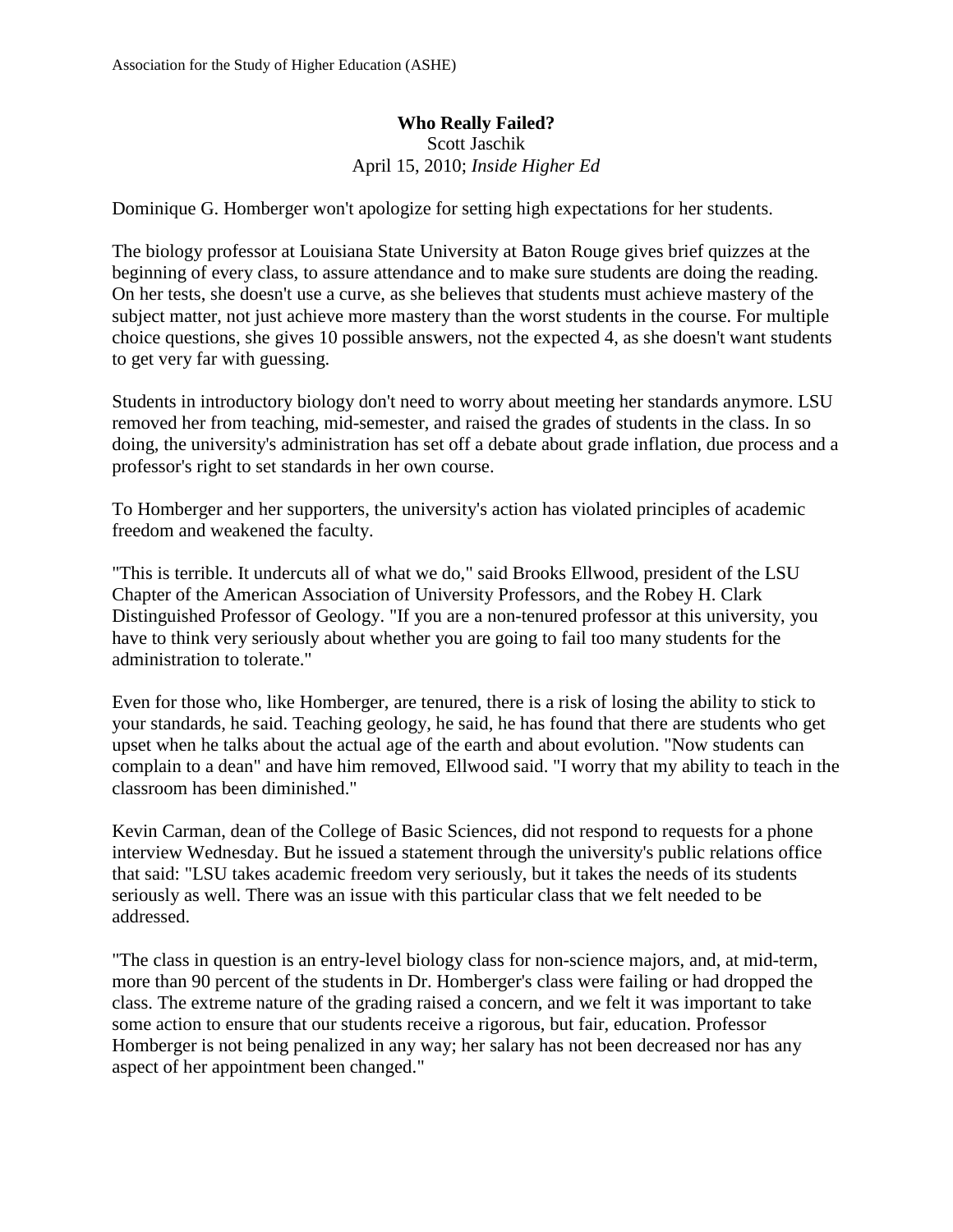In an interview, Homberger said that there were numerous flaws with Carman's statement. She said that it was true that most students failed the first of four exams in the course. But she also said that she told the students that -- despite her tough grading policies -- she believes in giving credit to those who improve over the course of the semester.

 quiz scores were up sharply. Students got the message from her first test, and were working At the point that she was removed, she said, some students in the course might not have been able to do much better than a D, but every student could have earned a passing grade. Further, she said that her tough policy was already having an impact, and that the grades on her second test were much higher (she was removed from teaching right after she gave that exam), and that harder, she said.

 "I believe in these students. They are capable," she said. And given that LSU boasts of being the state flagship, she said, she should hold students to high standards. Many of these students are in their first year, and are taking their first college-level science course, so there is an adjustment for them to make, Homberger said. But that doesn't mean professors should lower standards.

 Homberger said she was told that some students had complained about her grades on the first test. "We are listening to the students who make excuses, and this is unfair to the other students," she said. "I think it's unfair to the students" to send a message that the way to deal with a difficult learning situation is "to complain" rather than to study harder.

 university's learning management system allowed superiors to review the grades on her first test in the course.) Further, she said that she was never informed that administrators had any concerns about her course until she received a notification that she was no longer teaching it. (She noted that the

in the course.)<br>And while her dean authorized her removal from teaching the course, she said, he never once sat in on her course. Further, she said that in more than 30 years of teaching at LSU, no dean had ever done so, although they would have been welcome.

"Why didn't they talk to me?" she asked.

Homberger said that she has not had any serious grading disputes before, although it's been about 15 years since she taught an introductory course. She has been teaching senior-level and graduate courses, and this year, she asked her department's leaders where they could use help, and accepted their suggestion that she take on the intro course.

 she was told that she may include "too many facts" on her tests. In discussions with colleagues after she was removed from the course, Homberger said that no one has ever questioned whether any of the test questions were unfair or unfairly graded, but that

Ellwood, the campus AAUP chapter president, said that his group had verified that no one informed Homberger of concerns before removing her from the course, and that no one had questioned the integrity of her tests. He also said that the scores on the second test were notably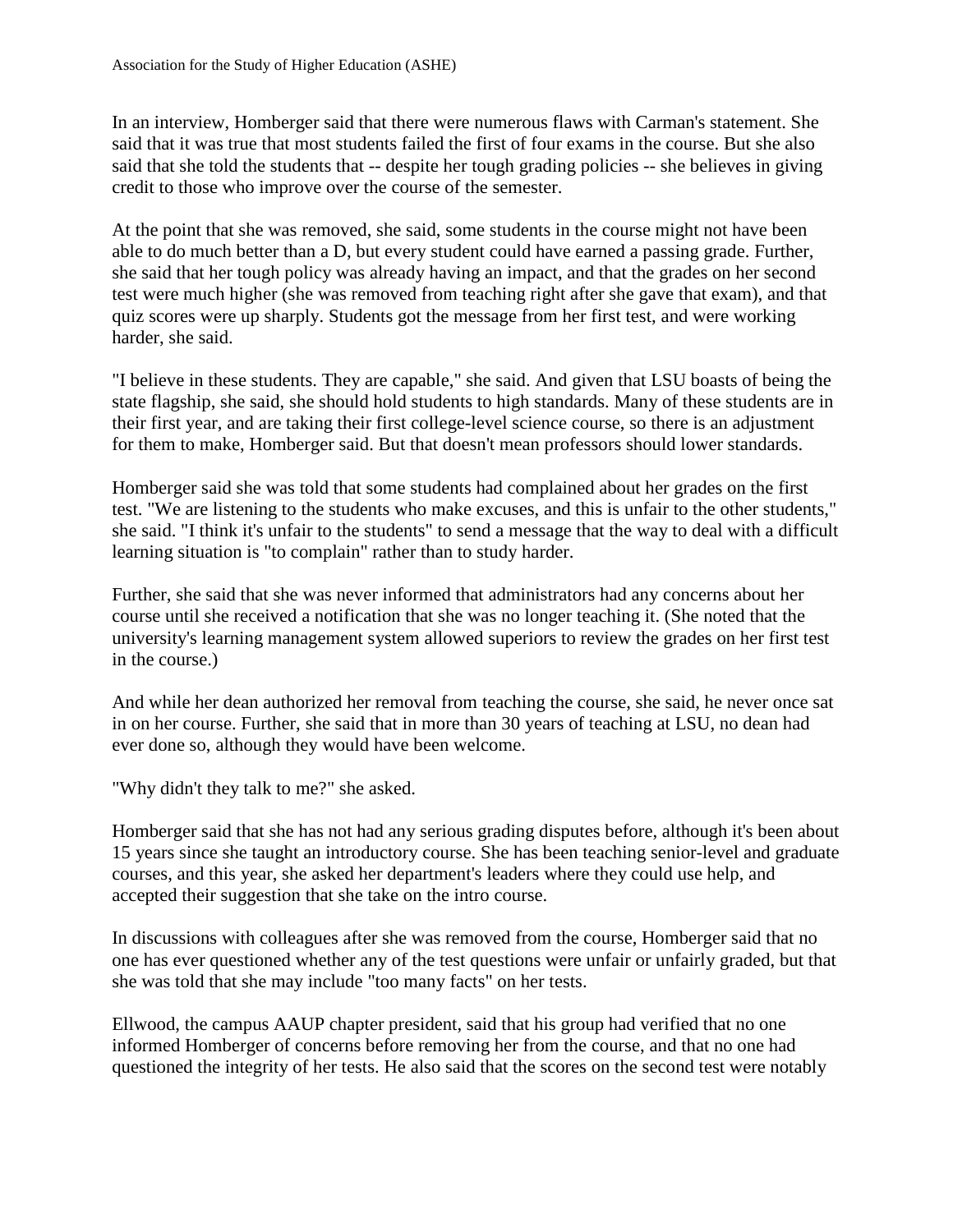better than on the first one, suggesting that students were responding to the need to do more work. "She's very rigorous. There's no doubt about that," he said.

Based on its investigation, the AAUP chapter has sent a letter to administrators, arguing that they violated Homberger's academic freedom and due process rights and demanding an apology. (No apology has been forthcoming.)

 "an instructor has the responsibility for assigning grades," and that the LSU case was "disturbing in several respects." He noted that "the practice of assigning tough grades in an early assignment as a wake-up call to students is quite common" and that "the instructor made it clear that she had Cary Nelson, national president of the AAUP, said that the organization has always believed that no intention of failing that many students when it came time for final grades."

If administrators were concerned, he said, they had a responsibility to "discuss the matter fully with the instructor" before taking any action. And he said that "removal from the classroom midsemester is a serious sanction that requires all the protections of due process." Nelson said that the incident "raises serious questions about violations of pedagogical freedoms."

 students. "How many times has Dean Carman removed a professor from a class who was giving Stuart Rojstaczer, a former Duke University professor who is the founder of GradeInflation.com, a Web site that publishes research on grading, questioned whether LSU was really trying to help more than 90 percent As?" he asked.

LSU's public affairs office did not respond to follow-up questions about the statement it issued, and to the criticisms made by various faculty members.

Homberger declined to give out the names of students who have expressed support, saying that to do so would violate her confidentiality obligations. But she released (without student names) answers to a bonus question on the course's second test. The question asked students to describe "the biggest 'AHA' reaction" they had had during the course.

 grade, I almost had a heart attack." Many of the reactions were about various issues in biology -- with evolution as a major topic. But a number dealt with grades and work habits. One was critical: "When I found out my test

 specifically praising Homberger's advice that they form study groups. One student wrote: "My Usually a little studying can get me by but not with this class which is why it is my AHA-But many other comments about the course standards were positive, with several students biggest AHA-reaction in this course is that I need to study for this course every night to make a good grade. I must also attend class, take good notes, and have study sessions with others. reaction."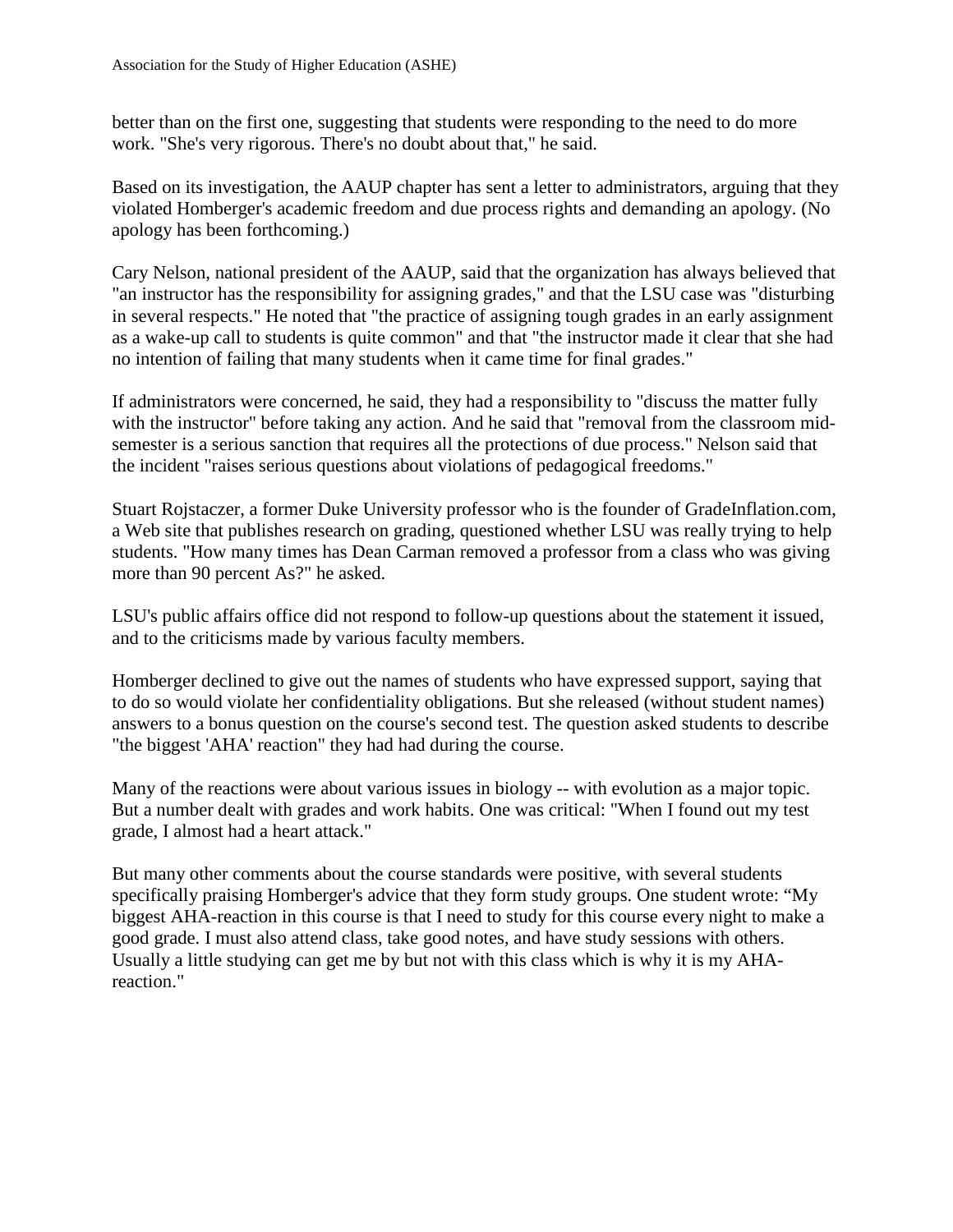### **Commentary**  Katherine M. Maiuri and Raul A. Leon, Ph.D. Eastern Michigan University March 2012

 Homberger, a tenured faculty member at Louisiana State University (LSU) who was removed Scott Jaschik's (2010) article "Who Really Failed?" details the experience of Dominique from teaching her introductory biology course citing student complaints in regards to "the extreme nature" of the grading policy. This removal has sparked a debate, where topics such as **academic freedom, grade inflation, and evaluation of teaching** have emerged to the forefront of the discussion.

 and untenured) feel compelled to ensure that every student receives passing grades because of With respect to **academic freedom**, Homberger's supporters argue that this dismissal "violated principles of academic freedom and weakened the faculty." They argue that LSU's decision has sent a message that failing students can be grounds for removal from teaching responsibilities, disrupting the principle that each professor can set their own academic standards. Literature suggests that it is much harder for a professor to give a low grade than a high grade (Johnson, 2003; Tucker & Courts, 2010). Thus, it is argued that professors (in particular adjunct faculty fears of sanctions and penalties, risk of losing their course, having to address student complaints, and having fewer students chose to take their course (Abbott, 2008; Chen & Cheng, 1999; Mabalay, 2007).

 Abbott (2008) indicates that academic freedom has already been infringed upon by the current grading structure, with **grade inflation** emerging as a deterrent for academic excellence. grading structure, with **grade inflation** emerging as a deterrent for academic excellence. Ackerman, Gross, and Vigneron (2009) remind us that: "faculty members might feel tempted to maintain their student evaluations" (p. 30). Even tenured faculty may feel pressured to guarantee that a substantial number of students receive high grades. This phenomenon, known as grade inflation**,** occurs when colleges and universities "deflate the actual, real value of an A, so that it 45). At a national level, college students' grades and GPAs have been on the rise since the grade more leniently, especially before tenure, because they felt pressured to improve or becomes an average grade among college and university students" (Tucker & Courts, 2010, p. 1960s, increasing an average of 0.10 to 0.15 each decade (Hu, 2005).

 When interpreted on the grounds of grade inflation, it is argued that millennial students expect high grades and are "increasingly optimistic about their chances for academic success in college" (Sax, 2003, p. 17). However, they only do what is expected (Sax, 2003). As stated by Dr. class, take good notes, and have study sessions with others. Usually a little studying can get me Homberger, her strict grading policies existed to motivate students to work harder. Supporting this rationale, she pointed to one student in her class that reflected upon her experience by stating: "I need to study for this course every night to make a good grade. I must also attend by but not with this class…" (Jaschik, 2010). This comment aligns with what appears to be a national phenomenon, with students expecting high grades but dedicating little time to studying. *The American Freshman,* an annual report based on data from the CIRP survey, revealed that there has been a decline in the amount of time that students are spending on homework and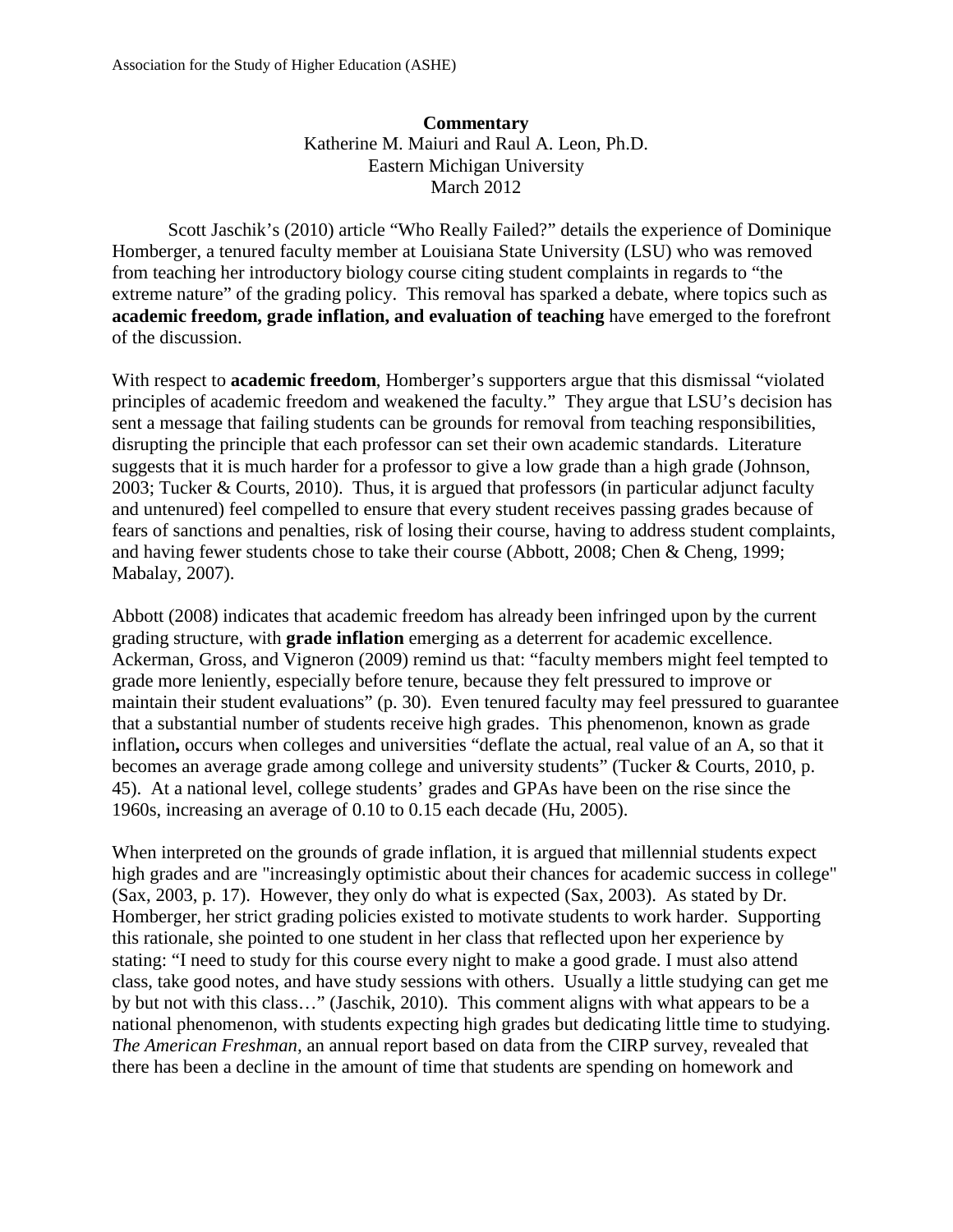studying. In 1987, 47% of college freshman reported studying six or more hours a week during their senior year of high school, compared to 32.8% of freshman in 2006 (HERI, 2008, p. 2)*.* 

 describe "the biggest 'AHA' reaction" they had during the course. This is precisely the type of On the other hand, when developing examinations and assessing how much students have learned in the course, instructors must consider that tests and examinations are tools that could be used beyond purely measuring student knowledge. When designed properly, tests and examinations can help students connect concepts, reflect upon course material, and provide feedback to facilitate learning (McKeachie & Svinicki, 2006). This speaks to the fact that a "discernible shift from a focus on teaching to an emphasis on student learning has taken place in many corners," encouraging instructors to develop engaging pedagogies conductive to student success (Schuh, Ku, Kinzie, Whitt, & Associates, 2010, p. 69). For instance, Dr. Homberger cited that she included a bonus question on the course's second test which asked students to question that must guide instructors when developing the syllabus, classroom expectations, lesson plans, and examinations. This type of question will place student learning as a priority, improving "continuously the quality of learning for students individually and in the aggregate" (Barr & Tagg, 1995, p.15).

# **Evaluation of Teaching**

 purpose" (p. 50). Incorporating the following elements to evaluate teaching could help pre-To cultivate excellence in our academic communities, faculty members must have clear and established tenure and promotion guidelines. As Gould (2011) indicates, "It is inexcusable that any school should have assistant professors floundering in the dark about what is required for tenure. It is inexcusable that any corner of academia has allowed the process to overcome the tenure and tenured faculty fulfill their role as educators, facilitating a life-long learning experience for all faculty:

 First, mid-term and full-term student evaluations of teaching (SET) can emerge as a valuable tool common (McKeachie & Svinicki, 2006), precluding instructors from receiving relevant feedback to provide formative feedback to instructors (Ackerman, et al., 2009). While some may question the validity of student responses to SET, students are the best source at identifying if they in fact did learn in a class (McKeachie & Svinicki, 2006), and research suggests that students are "honest in their evaluations and that SETs are effective measures of teaching" (Brown, 2008, p. 178). Unfortunately, the impact and formative value of SET today is limited because they are utilized only "to collect data for personnel evaluation" (p.351). Zabaleta (2007) states that "the numerical values of those evaluations should not be used in critical personnel decisions such as retention, tenure and promotion of faculty, unless they are properly interpreted within a sound theory of teaching effectiveness" (Zabaleta, 2007, p. 55). This argument is based on research revealing that "the relationship between student evaluations and the actual merits of teaching performance has not been clearly identified" (Zabaleta, 2007, p. 55). In addition, the format of the evaluation can also limit its usefulness. For example, the same SET have been distributed in courses that are of different sizes, cover different material, and have little in to improve their teaching pedagogy.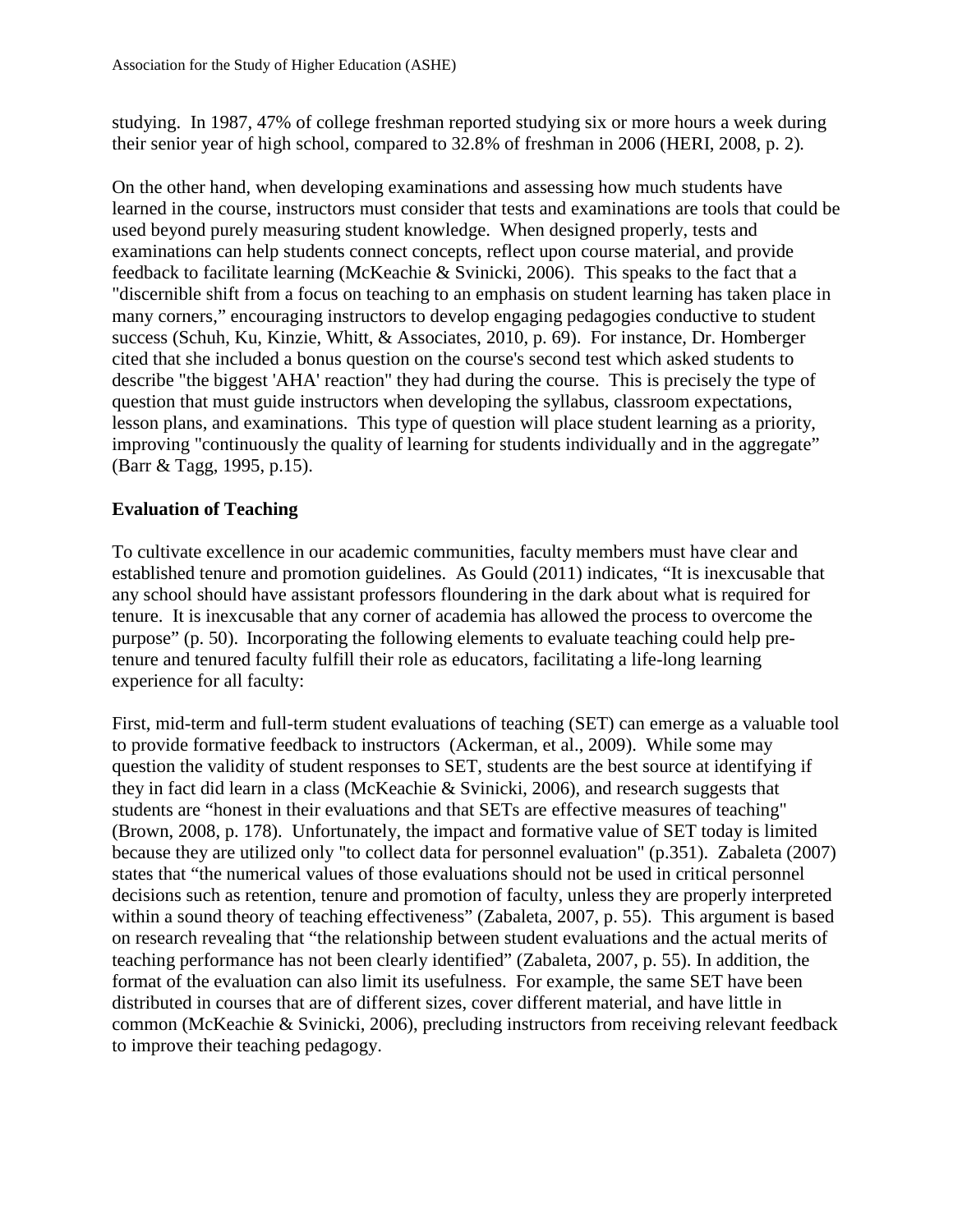Second, peer evaluations and classroom visits offer a valuable resource to assist new and suggest that "peers are among the best sources of ideas" (p. 347). Furthermore, research has demonstrated that regardless of years of experience as instructor (i.e., instructors with one year emotional support when a class hasn't gone well" (McKeachie & Svinicki, 2006, p. 347). In graded, but that she was told that she may include 'too many facts' on her tests" (Jaschik, 2010). seasoned professors. McKeachie and Svinicki (2006) recognize the value of peer evaluation and of experience or less could obtain higher SET scores than tenured professors (Zabaleta, 2007)), "talking about teaching with colleagues can be an invaluable source of ideas as well as provide Professor Homberger's case, she pointed out that in discussions with colleagues after she was removed, "no one has ever questioned whether any of the test questions were unfair or unfairly In retrospect, a peer evaluation could have helped Dr. Homberger refine her evaluation methods, share ideas, voice concerns, and seek additional support, in particular considering that Dr. Homberger had not taught an introductory course in 15 years.

 frameworks, course content, and instructional pedagogies that seek to engage all students (McKeachie & Svinicki, 2006, p. 357). To support this self-reflection process, one alternative is Third, it is necessary to create a culture where faculty and students view SET as a tool to improve faculty performance. Effective SET allow the student to communicate what they learned or did not learn in a class. As McKeachie and Svinicki (2006) emphasize, "We haven't taught well if students haven't learned" (p. 348). However, for evaluations to fulfill the purpose of helping faculty to grow as instructors, students must provide constructive criticism and avoid focusing purely on negative aspects of the course. SET that provide constructive criticism can enable faculty to engage in a process of deep self-reflection, and re-evaluate conceptual to require instructors to engage in self-reflections about their teaching that draw upon student comments from SET. This practice can focus on areas such as content, methodology, and assessment, offering faculty the opportunity to refine their teaching philosophy taking into consideration student feedback. A recommended practice is that of creating a portfolio, where faculty can focus on goals, strategies, and learning outcomes, reflect upon their strengths and weakness, enhancing their capacity to promote continuous development as instructors (McKeachie & Svinicki, 2006).

 discussed in this commentary opens the door for discussion in several topics, highlighting that In conclusion, to fully support faculty, collaborative efforts are needed to craft clear and specific guidelines, to open channels of communication, to develop formal and informal avenues to consult, discuss, and provide feedback, and to foster an academic community that protects high academic standards, without disregarding the importance of fulfilling student needs. The article academic freedom, academic excellence, and student concerns cannot be protected in isolation.

#### **References and Suggested Readings**

Abbott, W. M. (2008). The politics of a case study. *Change: The Magazine of Higher Learning, 40*(1), 32-37.

Ackerman, D., Gross, B. L., & Vigneron, F. (2009). Peer observation reports and student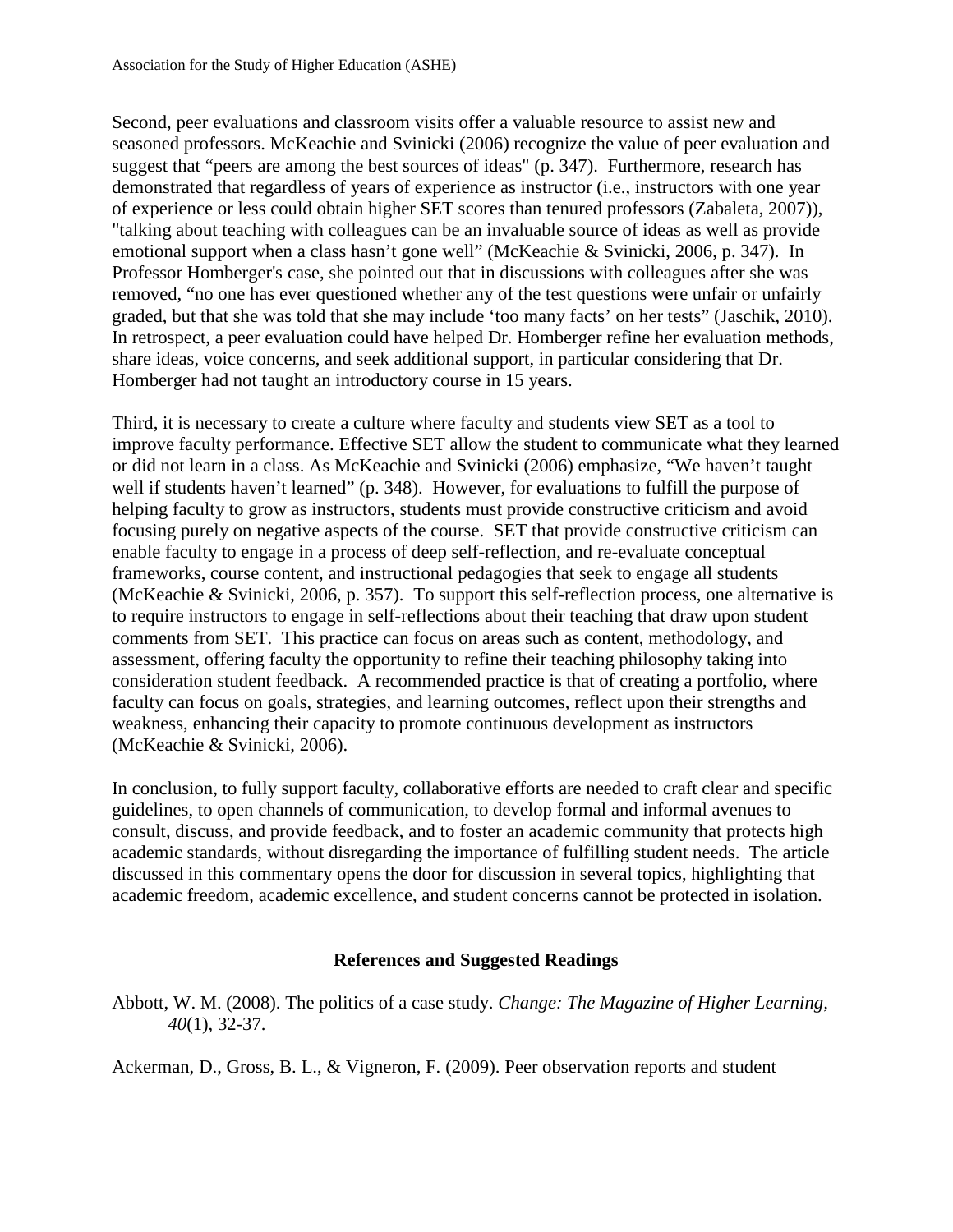evaluations of teaching: Who are the experts? *The Alberta Journal of Educational Research, 55*(1), 18-39.

- Barr, R. B. & Tagg, J. (1995). From teaching to learning: A new paradigm for undergraduate education. *Change, 27*(6), 12-25.
- Brown, M. J. (2008). Student perceptions of teaching evaluations. *Journal of Instructional Psychology, 35*(2), 177-181.
- Chen, S. & Cheng, D. (1999). *Remedial education and grading: A case study approach to two critical issues in American higher education.* Research report submitted to the Research Foundation of the City University of New York.
- Gould, T. (2011). Fear and loathing in the fog: The perceived (and persistent) vagaries of tenure standards among mass communication professors. *Publishing Research Quarterly, 27*(1), 36-53.
- HERI Research Brief. (2008). The American freshman forty- year trends: 1966- 2006. *Higher Education Research Institute.* Retrieved from http://www.heri.ucla.edu/PDFs/pubs/briefs/40yrTrendsResearchBrief.pdf
- Hu, S. (2005). *Beyond grade inflation: Grading problems in higher education.* Hoboken, NJ: Wiley Periodicals.
- Jaschik, S. (2010, April 15). Who Really Failed? *Inside Higher Ed.* Retrieved from http:// www.insidehighered.com
- Johnson, V. E. (2003). *Grade inflation: A crisis in college education*. New York, NY: Springer-Verlag.
- Mabalay, J. E. (2007, January). Grade inflation. *CMA Today, 40*(1), 26-27.
- and theory for college and university teachers (12<sup>th</sup> Ed). Boston, MA: Houghton Mifflin. McKeachie, W. J. & Svinicki, M. (2006). *McKeachie's teaching tips: Strategies, research,*
- Sax, L. J. (2003). Our incoming students: What are they like? *About Campus, 8*(3), 15-20.
- Schuh, J. H., Kuh, G., Kinzie, J., Whitt, E. J., & Associates. (2010). *Student success in college: Creating conditions that matter*. San Francisco, CA: John Wiley & Sons. *Creating conditions that matter.* San Francisco, CA: John Wiley & Sons.
- Tucker, J. & Courts, B. (2010). Grade inflation in the college classroom. *Emerald Group Publishing Limited, 12*(1), 45- 53.
- Zabaleta, F. (2007). The use and misuse of student evaluations of teaching. *Teaching in Higher Education, 12*(1), 55-76.